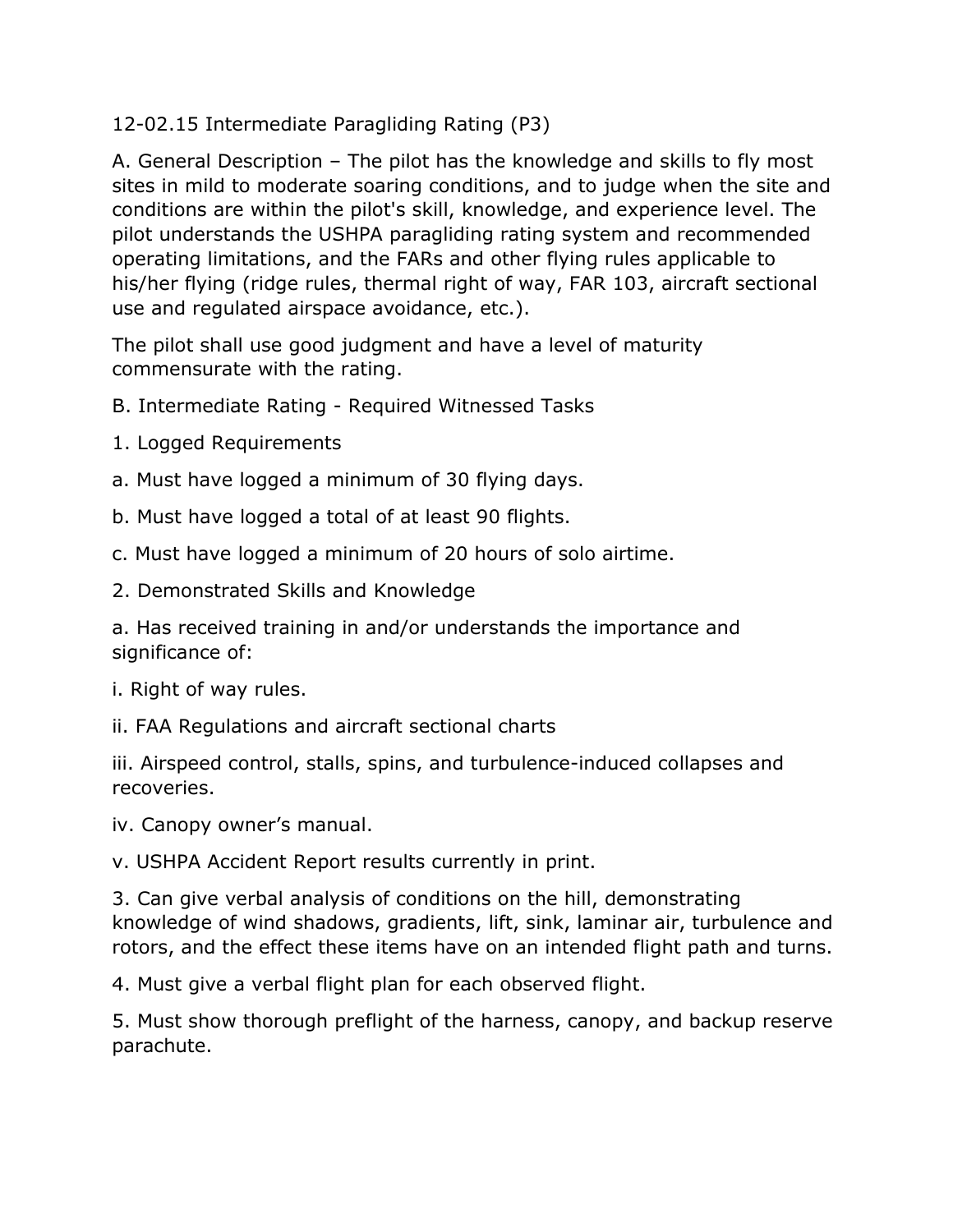6. With each flight, demonstrates a method of establishing that the pilot is properly connected to the glider, with cleared lines and risers just prior to launch.

7. All inflations/launches should be controlled, confident, and with a smooth transition from running to flying. Flights with slow, unstable inflations/launches will not be considered adequate for witnessed tasks.

8. For witnessed tasks, all landings must be safe, smooth, on the feet, and in control.

9. Demonstrates the ability to differentiate airspeed from ground speed.

10. Demonstrates linked 180° turns along a predetermined ground track showing smooth controlled reversals and proper coordination at various speeds and bank angles.

11. Demonstrates 360° turns in both directions, and at various speeds and bank angles.

12. Demonstrates symmetric and asymmetric tip folds (25% per side, 50% total) or some other method of canopy reduction for increased descent rate.

13. Demonstrates one method to increase forward speed.

14. Demonstrates proper surge control of canopy using properly timed brake application.

15. Gives a thorough verbal description of how to maintain directional control during and correct for a 50% asymmetric wing collapse.

16. Gives a thorough explanation of:

a. Why flying a paraglider with one or both control toggles significantly extended should be avoided unless flaring for a landing.

b. The signs that the paraglider has entered a stalled configuration (one or both sides).

17. In 8 to 15 mph winds, demonstrates the ability to maintain airspeed at or near minimum sink during crosswind and upwind legs, without any evidence of stalls.

18. Demonstrates 5 landings within 10' of a target (or optional landing task – see Addendum 1 – Optional Landing Task) after flights requiring turns on approach.